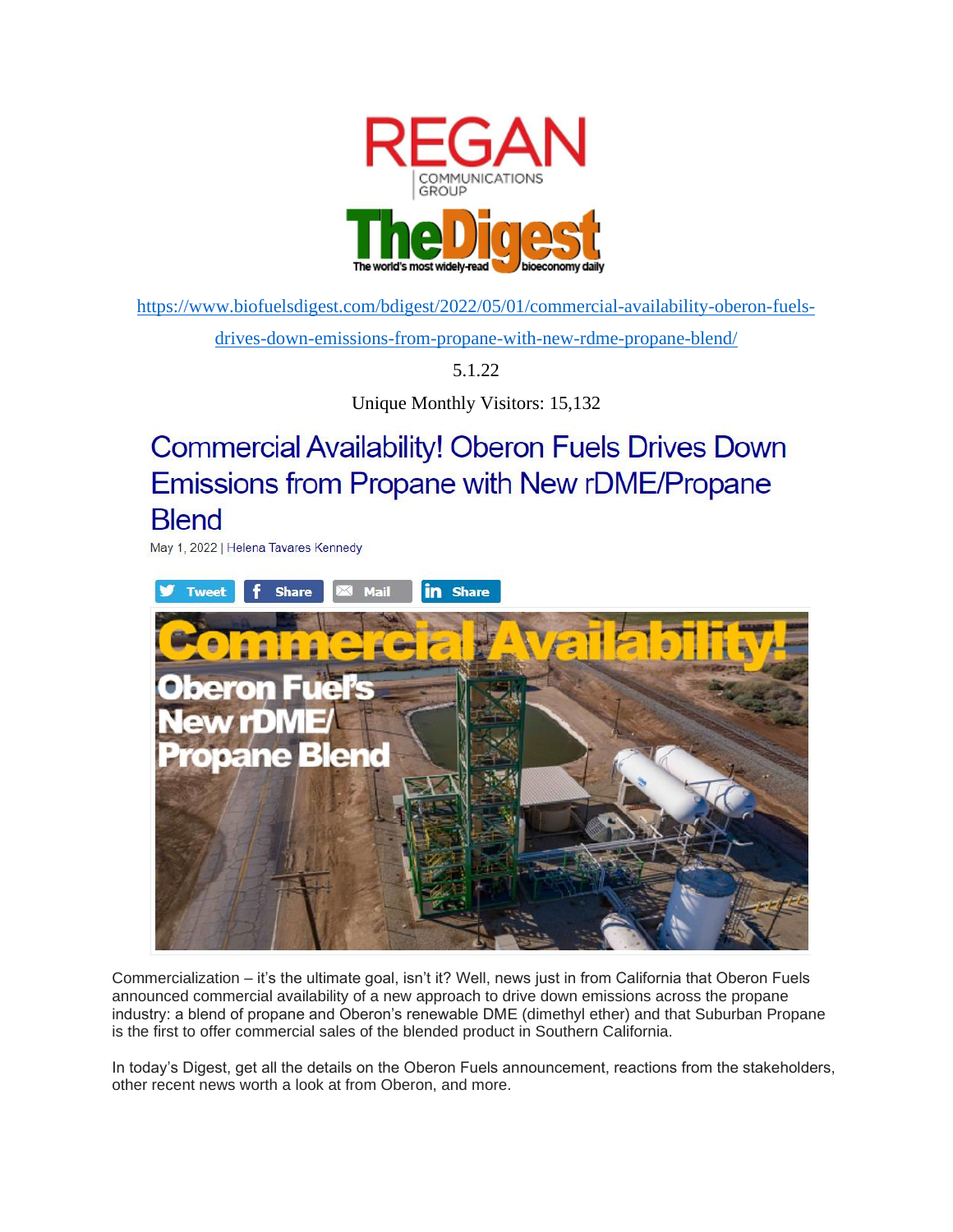### *Getting it to actual customers*

Let's start with the fact that Oberon Fuels is now offering [commercial availability of a new approach to](https://oberonfuels.com/2022/04/27/oberon-fuels-drives-down-emissions-from-propane-with-new-rdme-propane-blend/)  [drive down emissions across the propane industry: a blend of propane and Oberon's renewable DME](https://oberonfuels.com/2022/04/27/oberon-fuels-drives-down-emissions-from-propane-with-new-rdme-propane-blend/)  [\(dimethyl ether\).](https://oberonfuels.com/2022/04/27/oberon-fuels-drives-down-emissions-from-propane-with-new-rdme-propane-blend/)

What's the big deal about this blend? It replaces some of propane's fossil-derived fuel with a renewable one, enabling up to a 60 percent reduction in carbon emissions for this popular fuel used in vehicles, forklifts, farm equipment, backyard grills and outdoor heaters.

Beginning a few days ago, Oberon partner Suburban Propane Partners, L.P., the third largest propane supplier in the U.S., is the [first company to make this more sustainable blended product available to its](https://oberonfuels.com/2022/04/27/oberon-fuels-drives-down-emissions-from-propane-with-new-rdme-propane-blend/)  [customers across Southern California.](https://oberonfuels.com/2022/04/27/oberon-fuels-drives-down-emissions-from-propane-with-new-rdme-propane-blend/)

#### *Marvelous Maverick*

[The milestone builds on Oberon's 2021 start of commercial production at its Maverick plant in Brawley,](https://oberonfuels.com/2022/04/27/oberon-fuels-drives-down-emissions-from-propane-with-new-rdme-propane-blend/)  [California.](https://oberonfuels.com/2022/04/27/oberon-fuels-drives-down-emissions-from-propane-with-new-rdme-propane-blend/) Oberon's breakthroughs have benefited from California Energy Commission investment and Imperial County Workforce and Economic Development programs, helping to build local jobs and industrialization opportunities.

Another thing to note is that Oberon is moving forward on design and site acquisition for its second, larger commercial plant and is evaluating a pipeline of follow-on projects and partnerships around the world. Now that's getting things done.

# *The Fuel*

Let's talk about the fuel. [Because rDME is similar to propane in its chemical structure, it can be blended](https://oberonfuels.com/2022/04/27/oberon-fuels-drives-down-emissions-from-propane-with-new-rdme-propane-blend/)  [with propane, transported in the same trucks, and used in similar applications,](https://oberonfuels.com/2022/04/27/oberon-fuels-drives-down-emissions-from-propane-with-new-rdme-propane-blend/) while notably reducing greenhouse gas (GHG) emissions. For instance, if used as a 20% blend in all propane worldwide, Oberon's rDME could reduce GHGs by 750 million metric tons per year.

Each year, more than 170 million tons of propane are produced globally. While propane produces lower emissions than other fossil-based fuels, it is still responsible for 1.3 billion metric tons of GHGs each year, or over 2 percent of total global CO2 emissions. Because Oberon's rDME fuel is made from waste and other renewable resources (such as renewable methanol from paper mill waste, or biogas from local farms), it has low, or even negative carbon emissions.